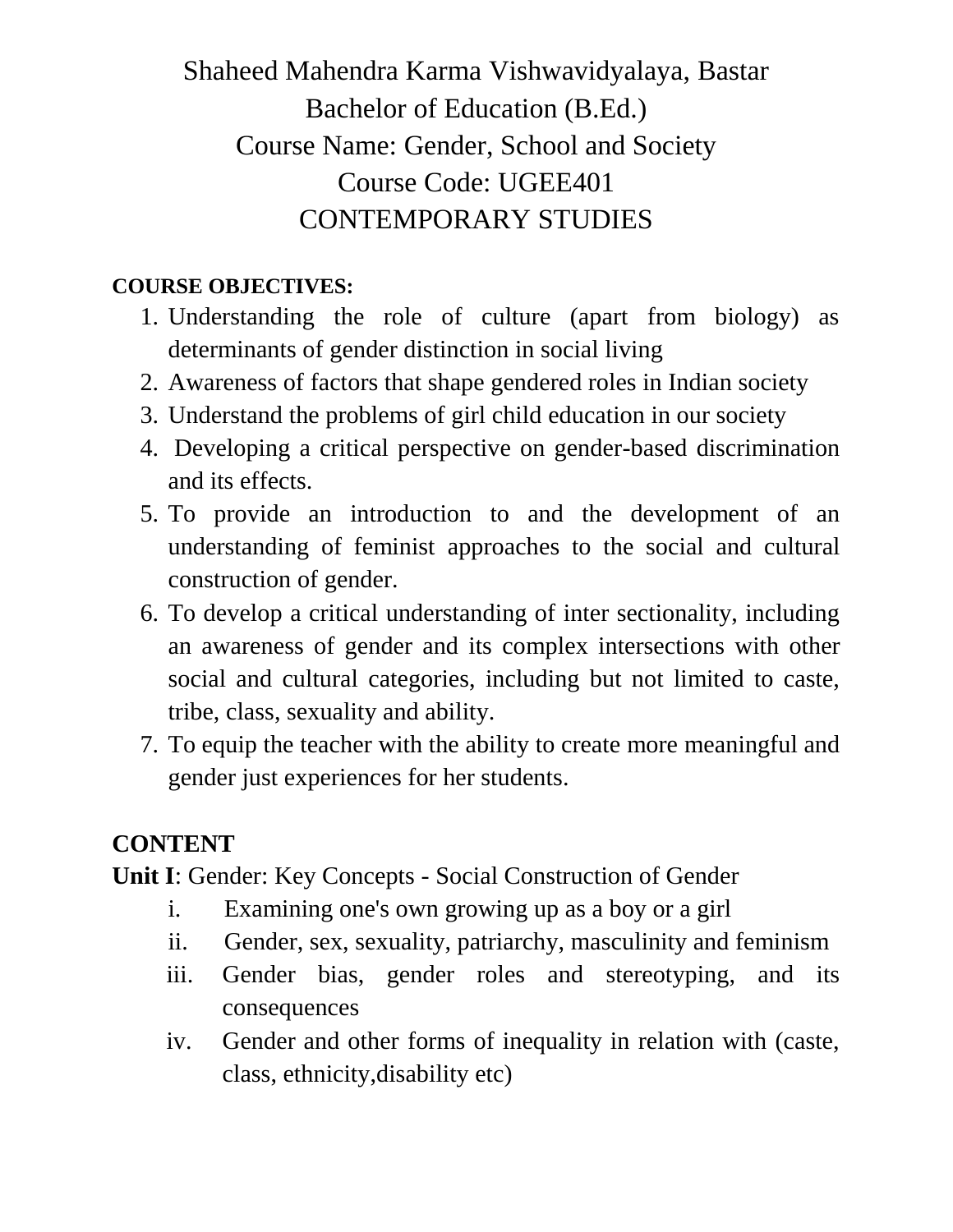- v. Female sex ratio and child sex ratio.
- **Unit II:** Gender and Schooling
	- i. Schooling of girls (literacy rate, dropout rate, completion rate etc) and reasons why girls are not able to complete schooling
	- ii. Why do girls feel uncomfortable in schools?
	- iii. Can schools be different so that more girls can be educated?
	- iv. Gender bias in curriculum, textbooks, analysis of hidden curriculum.
	- v. Critical examination of school and classroom processeschallenging gender biases and stereotypes.
	- vi. Understanding relationships within the school child-child, teacher-child and teacher peer group relationships from the perspective of gender.
	- vii. Feminization of teaching profession .

**Unit III**: Gender and Sexuality

- i. Understanding sexuality (sexual orientation and sexual identity third gender) and the relationship between power and sexuality.
- ii. Violence against women empirical examples of the graded violence against women, the impact of conflict and violence on the lives of women, efforts to deal with the issue of violence against women.
- iii. Legal (sexual and reproductive) rights of women

**Unit IV**: Psychological and Sociological Perspectives

- i. Radical Feminist
- ii. Socialist-Feminist
- iii. Psychoanalytical and other perspectives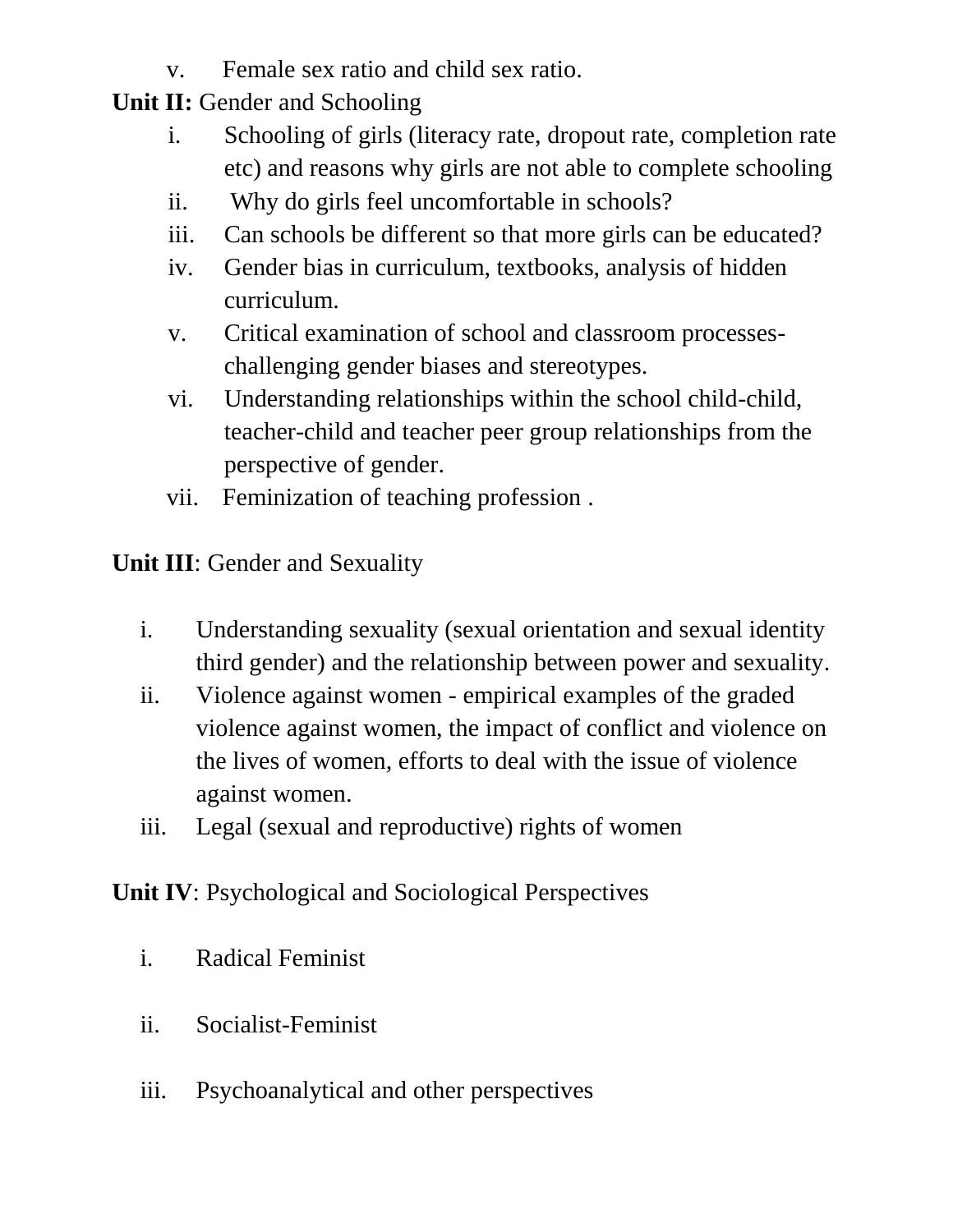iv. Recent debates

**Unit V**: Strategies for Change

- i. Policy and management
- ii. In the school
- iii. Women's action groups
- iv. Mass media

Suggested themes for transaction of the content (Group discussions and review of case studies etc).

- i. Telling our own 'gendered' stories
- ii. En-culturing 'gendered' roles in upbringing within different kinds of families - case studies
- iii. Gender issues in school education case studies
- iv. Gender issues manifest in contemporary public spaces case studies
- v. Responding to various forms of gender discrimination